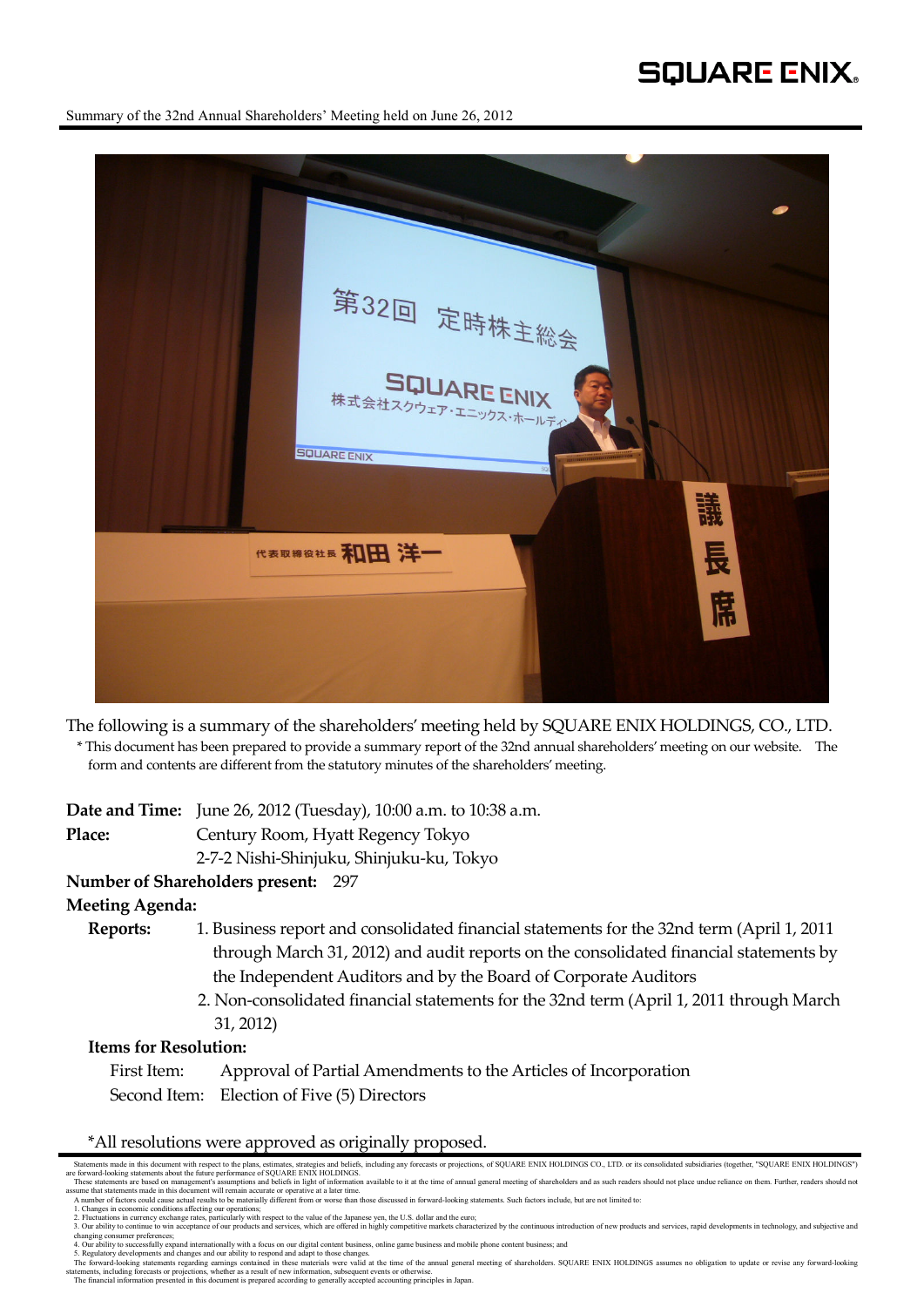## **Summary of Questions and Answers:**

**Q1.** Please describe the reason for relocating the headquarter office and the disposition of loss impact. **A1.** Our focus has been to create an office environment that encourages lively communications among the employees. Thanks to falling real estate prices, we were able to find a location that would serve the purpose at a reasonable cost and as such, decided to relocate the headquarter office.

As a result of reviewing the cost of restoring the current state to its original condition as of March 31, 2012, asset retirement obligation decreased by 508 million yen.

**Q2.** Please describe the (1) perspective on mid- and long-term results, (2) impact on the company's financial results from the European economic crisis, and (3) the consideration of stock buy-back. **A2.** (1) Our dividend policy consists of (i) stable payments at a level of 30 yen per share and (ii) a performance-based consolidated payout ratio target of 30%. We aim for earnings per share of 100 yen for the time being. In order to improve this, we are taking measures by changing revenue models and strengthening our own IPs. We aim at achieving the mid-term operating income goal of 40 billion yen.

(2) We have built up a well-established global development and sales structure. As such, even though a certain geographic area is affected by such a crisis, we have countermeasures to manage the situation successfully. For example, we acquired Eidos just after Lehman's fall.

(3) There is no concrete plan to perform a stock buy-back at this moment; however, we constantly have the option under consideration.

**Q3.** I get the impression that the directors' remuneration is very high. Please describe the appropriateness of the amount paid.

**A3.** Evaluation of directors' remuneration, within the limits as set by a resolution of the shareholders' meeting, is based on the standard; if the management team runs after, and catches "two hares," (i) expansion of existing businesses, and (ii) new business development. Definitive amounts of directors' remuneration are decided by the remuneration committee by taking the market price into consideration.

**Q4.** Sony Computer Entertainment holds 8.27% of your shares. Are there any risks associated to that? **A4.** We recognize no risk.

**Q5.** Please describe what type of investments is being performed to correspond to changes in business environment.

**A5.** We are investing in 'people,' which is the most significant management resource. In particular, we are promoting a corporate culture that encourages employees to share knowledge and work together. In relation to investment in research and development activities, we are running some projects including the "Luminous Studio" game engine, which was announced at E3 the other day. Further, the social segment is attracting attention as an investment area. In order to add variety to content and business models, there are about 7 teams that are running simultaneously, and results are gradually being shown.

Statements made in this document with respect to the plans, estimates, strategies and beliefs, including any forecasts or projections, of SQUARE ENIX HOLDINGS CO., LTD. or its consolidated subsidiaries (together, "SQUARE E These statements are based on management's assumptions and beliefs in light of information available to it at the time of annual general meeting of shareholders and as such readers should not place undue reliance on them.

assume that statements made in this document will remain accurate or operative at a later time.<br>A number of factors could cause actual results to be materially different from or worse than those discussed in forward-lookin

<sup>1.</sup> Changes in economic conditions affecting our operations;<br>2. Fluctuations in eurrency externs pritcularly with respect to the value of the Japanese yen, the U.S. dollar and the euro;<br>3. Our ability to continue to win acc

changing consumer preferences;<br>4. Our ability to successfully expand internationally with a focus on our digital content business, online game business and mobile phone content business; and<br>5. Regulatory developments and